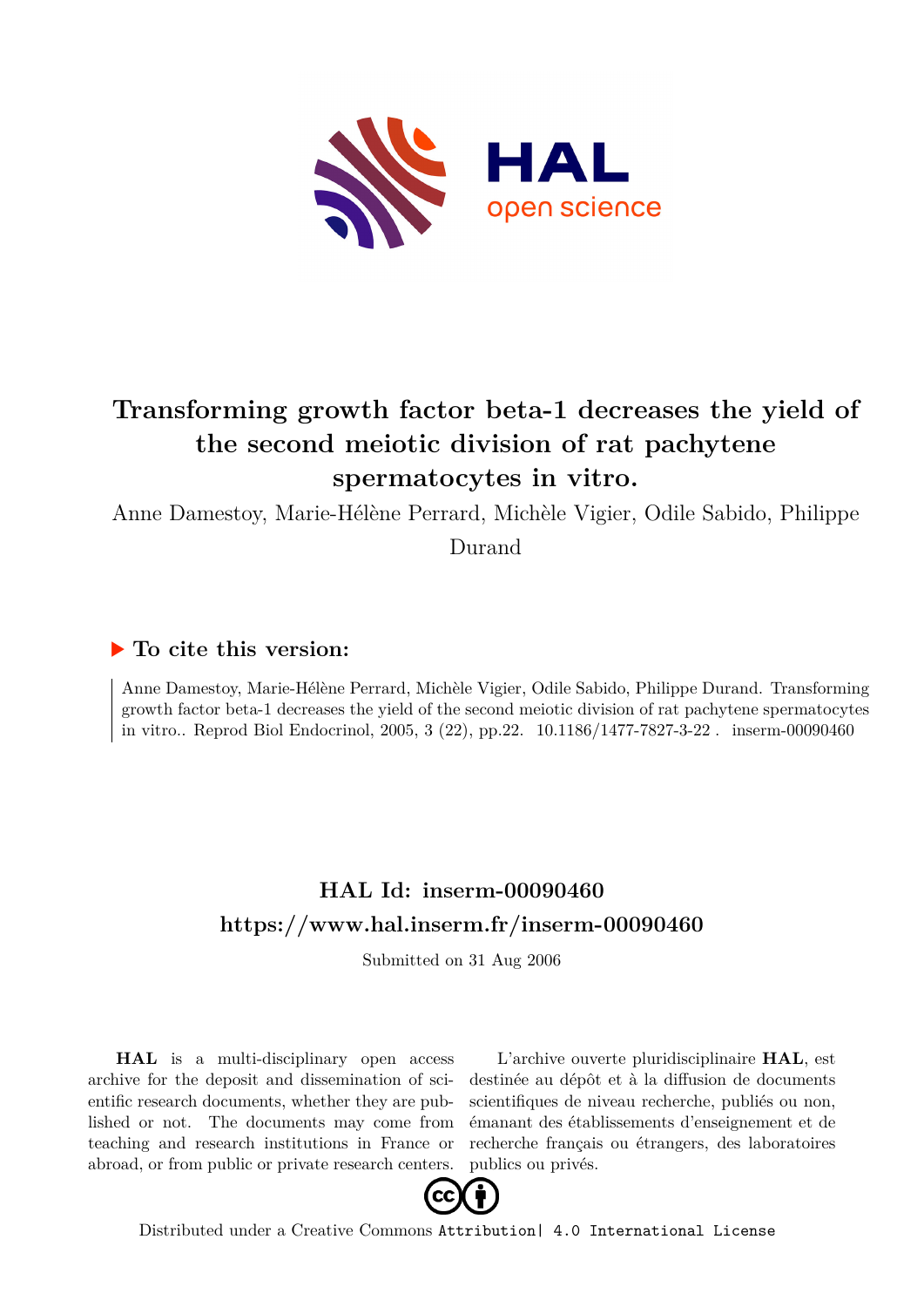# Research **[Open Access](http://www.biomedcentral.com/info/about/charter/)**

# **Transforming growth factor beta-1 decreases the yield of the second meiotic division of rat pachytene spermatocytes** *in vitro* Anne Damestoy<sup>1</sup>, Marie-Hélène Perrard†1, Michèle Vigier†1, Odile Sabido<sup>2</sup> and Philippe Durand\*<sup>1</sup>

Address: <sup>1</sup>INSERM U418; INRA UMR1245; Université Claude-Bernard Lyon 1, 29 rue sœur Bouvier, 69322 Lyon cedex 05, France and <sup>2</sup>Centre commun de Cytométrie en Flux, Faculté de Médecine, Université Jean Monnet, 42023 St Etienne, France

Email: Anne Damestoy - damestoy@lyon.inserm.fr; Marie-Hélène Perrard - perrard@lyon.inserm.fr; Michèle Vigier - vigier@lyon.inserm.fr; Odile Sabido - Odile.Sabido@univ-st-etienne.fr; Philippe Durand\* - durand@lyon.inserm.fr

\* Corresponding author †Equal contributors

Published: 07 June 2005

*Reproductive Biology and Endocrinology* 2005, **3**:22 doi:10.1186/1477-7827-3- 22 Accepted: 07 June 2005

[This article is available from: http://www.rbej.com/content/3/1/22](http://www.rbej.com/content/3/1/22)

© 2005 Damestoy et al; licensee BioMed Central Ltd.

This is an Open Access article distributed under the terms of the Creative Commons Attribution License [\(http://creativecommons.org/licenses/by/2.0\)](http://creativecommons.org/licenses/by/2.0), which permits unrestricted use, distribution, and reproduction in any medium, provided the original work is properly cited.

Received: 29 March 2005

#### **Abstract**

**Background:** TGF beta and its receptors are present in both germ cells and somatic cells of the male gonad. However, knock-out strategies for studying spermatogenesis regulation by TGF beta have been disappointing since TGF beta-or TGF beta receptor-null mice do not survive longer than a few weeks.

**Methods:** In the present study, we addressed the role of TGF beta-1 on the completion of meiosis by rat pachytene spermatocytes (PS) cocultured with Sertoli cells. Identification and counting of meiotic cells were performed by cytology and cytometry.

**Results:** Under our culture conditions, some PS differentiated into round spermatids (RS). When TGF beta-1 was added to the culture medium, neither the number of PS or of secondary spermatocytes nor the half-life of RS was modified by the factor. By contrast, the number of RS and the amount of TP1 mRNA were lower in TGF beta-1-treated cultures than in control cultures. Very few metaphase I cells were ever observed both in control and TGF beta-1-treated wells. Higher numbers of metaphase II were present and their number was enhanced by TGF beta-1 treatment. A TGF beta-like bioactivity was detected in control culture media, the concentration of which increased with the time of culture.

**Conclusion:** These results indicate that TGF beta-1 did not change greatly, if any, the yield of the first meiotic division but likely enhanced a bottleneck at the level of metaphase II. Taken together, our results suggest strongly that TGF beta participates in an auto/paracrine pathway of regulation of the meiotic differentiation of rat spermatocytes.

# **Background**

Multiplication, differentiation and survival or death of testicular germ cells are tightly regulated processes. Over the last decades it has become obvious that, in addition to

the regulation exerted by the pituitary hormones (mainly FSH and LH) [1], spermatogenesis is under the control of a complex network of factors originating from both the somatic cells and the germ cells of the testis [2,3].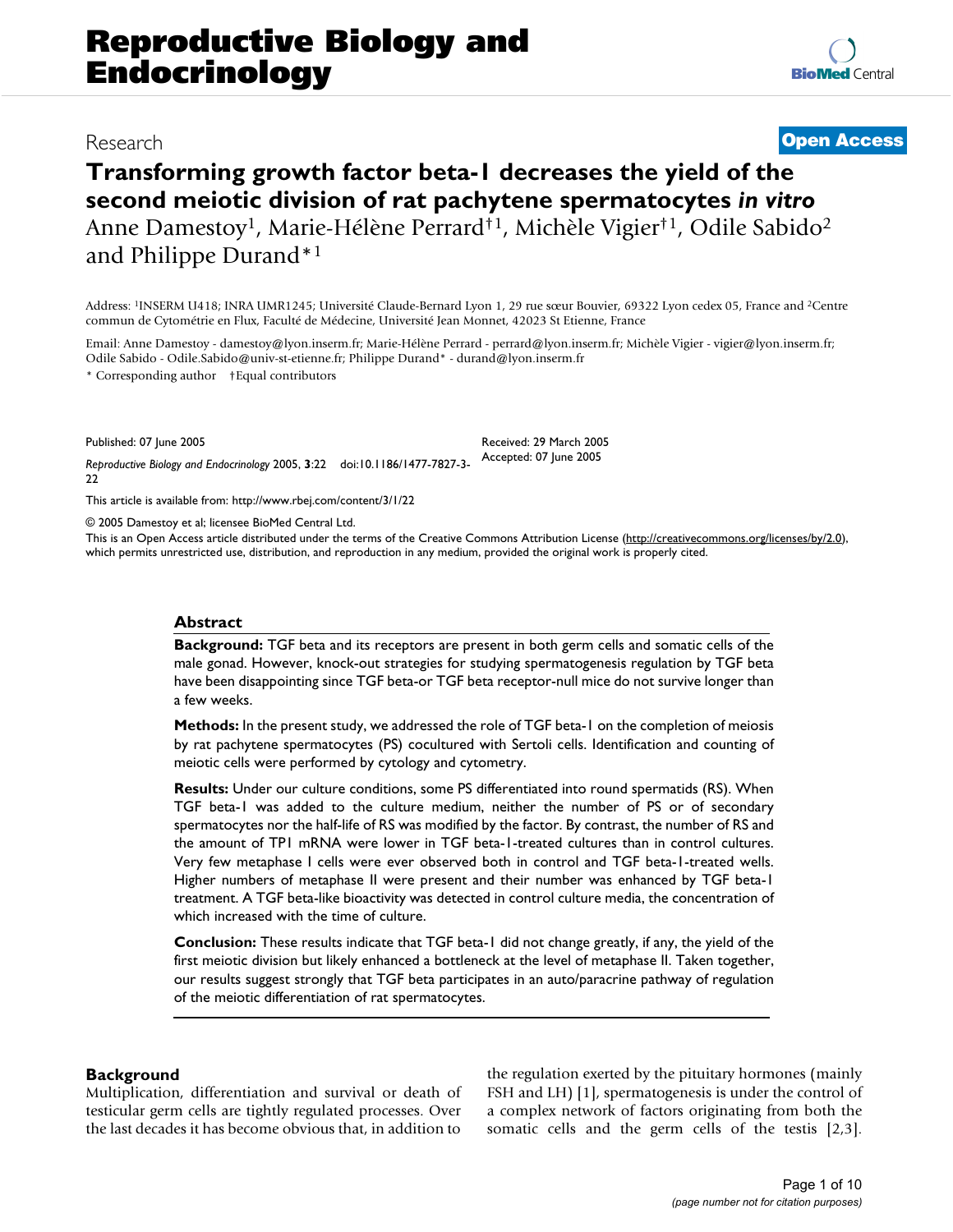Moreover, it is becoming clear that hormones and intratesticular factors may compensate at least in part, for the absence of some hormones or factors, including FSH [4-6] and androgen [7-10] or luteinizing hormone [11] receptors. Thus, it is likely that synergism and/or redundancy between regulatory molecules is a characteristic of the spermatogenic process. Since most of the growth factors, cytokines and neurotrophins produced within the testis are widely expressed in the organism, the attempts to understand their role in spermatogenesis by knock-out strategies have been often disappointing. Transforming growth factor (TGFβ) is an example of such molecules. TGFβ1, TGFβ2 and TGFβ3 are expressed in the male gonad and their receptors are present in the rat testis in both somatic cells and germ cells [12-16]. TGFβ- or TGFβ receptor-null mice have been created [17-23]. However, as these mice do not survive longer than a few weeks, their usefulness for studying spermatogenesis is limited. Hence, use of culture systems associating spermatogenic cells and testicular somatic cells might be a valuable alternative to study the possible involvement of intratesticular factors such as the TGF $\beta$ s on some step(s) of spermatogenesis. We [24,25] and others [26-28] have demonstrated that meiosis can proceed *in vitro* when mammalian spermatogenic cells are cocultured with Sertoli cells. In rodents, the kinetic of the meiotic process is similar *in vivo* and during the first week of culture [24,26,29] and round spermatids developed *in vitro* can produce normal offspring [30]. Such culture systems have allowed to study some cellular aspects of the meiotic process [31] or of its regulation [32]. Hence, in the present work, we addressed the role of TGFβ1 on the completion of meiosis by rat pachytene spermatocytes cultured together with Sertoli cells.

# **Methods**

# *Isolation and co-culture of rat Sertoli cells and pachytene spermatocytes or round spermatids*

Co-cultures of 21-day old rat Sertoli cells and adult rat pachytene spermatocytes (PS) or round spermatids (RS) were performed in bicameral chambers as described by Weiss *et al*. [24]. More than 90% of the cells in the PS fraction were 4C cells and more than 80% in the RS fraction were 1C cells; moreover, we found previously that 13% of elutriated PS were early PS (stages XIV-IV), 61% were middle PS (stages V-IX) and 26% were late spermatocytes (stages X-XIII) [32]. In some experiments, adult rats were injected with 5-bromo-2'-deoxyuridine (BrdU, Sigma-Aldrich, St Quentin Fallavier, France) (50 mg/kg) 14 days before they were killed, in order to label PS/diplotene spermatocytes of stages VII-XIII [32]. Under these conditions, BrdU-labelled stages XI, XII, and XIII (the only stages containing spermatocytes which may have time to differentiate into RS over a 3-day culture period [24,26,29]) represented 18% of the total number of stages containing BrdU-labelled PS/diplotene spermatocytes.

These procedures were approved by the Scientific Research Agency (approval n° 69306) and conducted in accordance with the guidelines for care and use of laboratory animals.

Cells were cultured in Dulbecco's Modified Eagle's Medium (F12/DMEM) supplemented with antibiotics, NaHCO<sub>3</sub> (13.4 mM), insulin (10  $\mu$ g/ml), transferrin (10  $\mu$ g/ml), vitamin C (10<sup>-4</sup>M), vitamin E (10  $\mu$ g/ml), testosterone (10<sup>-7</sup>M), retinoic acid (3.3  $\times$  10<sup>-7</sup> M), retinol (3.3  $\times$  10<sup>-7</sup> M), pyruvate (1 mM) (all products from Sigma-Aldrich, St Quentin Fallavier, France), and ovine NIH FSH-20 (1 ng/ml) obtained through NIADDK at 33°C in an humidified atmosphere of 95% air : 5%  $CO<sub>2</sub>$ . In TGFβ1-treated wells, human recombinant TGFβ1 (10 ng/ ml) (R&D Systems, Lille, France) was added in both the apical and the basal compartments of the bicameral chamber. Only basal media (with or without 10 ng/ml TGFβ1) were renewed every two days; TGFβ1 was added to the apical media at the same interval.

# *Immunolabeling of cells for flow cytometry*

At selected days of culture, cells were detached from culture wells by trypsinization. After counting and determination of cell viability by Trypan blue exclusion, cells were fixed with ice cold 70% ethanol.

Immunolabeling of cultured cells and flow cytometric analyses were performed as described by Vigier *et al*. [32] and Godet *et al*. [33]. After washing with phosphate-buffered saline (PBS), fixed cells were resuspended in permeabilizing buffer (0.25% Triton X-100/1% BSA/PBS) for 20 minutes on ice. The cells were then exposed to an antivimentin antibody (clone V9 – Dako SA, Trappes, France) at a dilution of 1:500 in blocking buffer (5% fetal calf serum/1% BSA/PBS) for 3 h at 4°C. After 3 washes in 1% BSA/PBS, the cells were incubated with fluorescein (FITC)-conjugated rabbit anti-mouse immunoglobulins (Dako SA, Trappes, France) diluted 1:60 in blocking buffer for 1 hour at 4°C. Before analysis, Hoechst 33342 (Sigma-Aldrich, St Quentin Fallavier, France) was added to the labeled cell suspension at a final concentration of  $20 \mu g/ml$ .

# *Flow cytometric and computer analyses*

After immunolabeling, cells were analysed using a FacsStar plus Cytometer (Becton Dickinson, Le Pont de Claix, France) equipped with a 50-mW argon laser tuned to 448 nm and an INNOVA 300 ion multilined/UV laser tuned to UV. Emission of fluorescence was measured with a DF 530/30 filter for FITC, and a DF 42/44 filter for Hoechst 33342. Data acquisition and analysis were performed with CellQuest software (Becton Dickinson, Le Pont de Claix, France). Four data parameters were acquired and stored in list mode files: linear forward light scatter (FSC)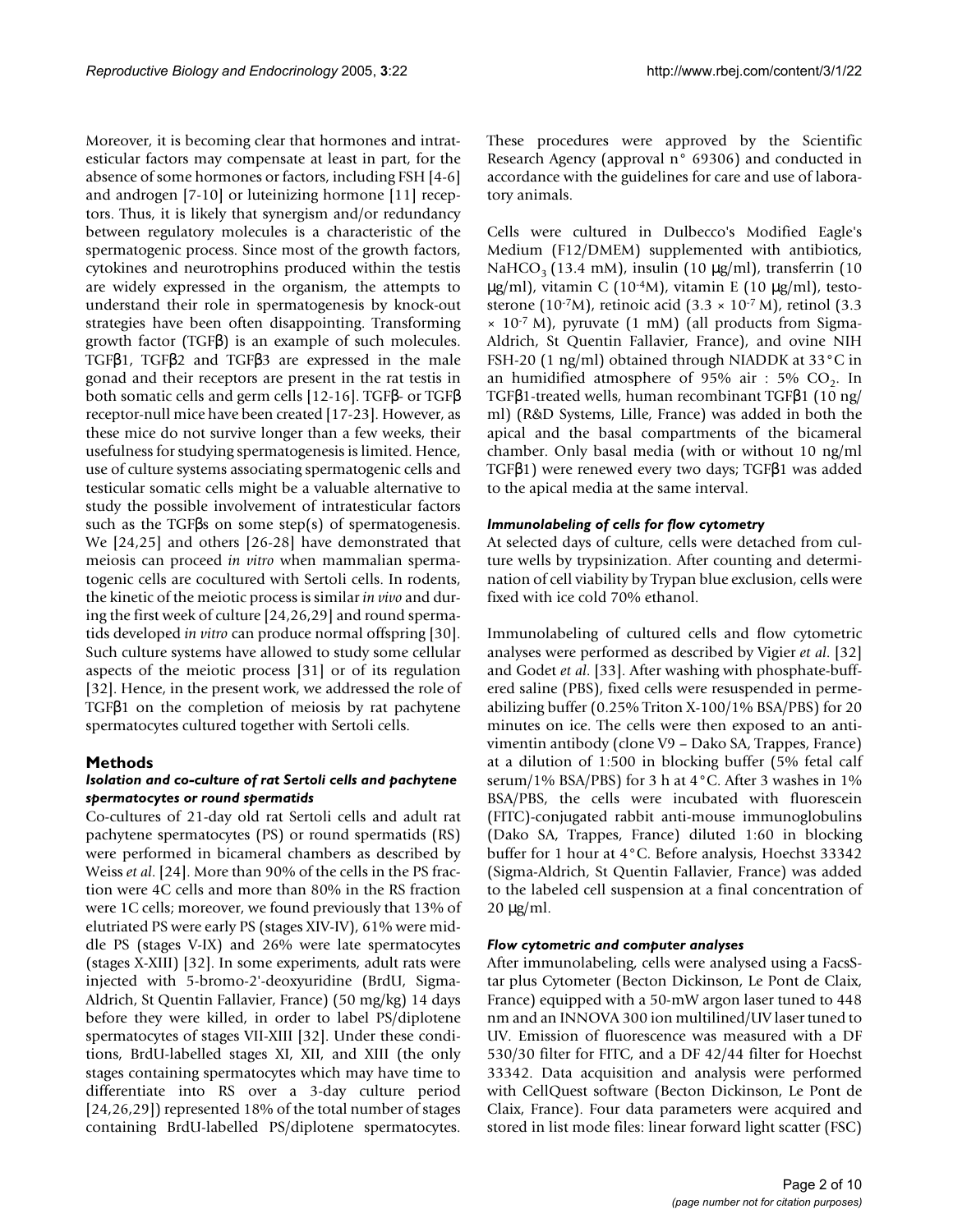| <b>RNA</b>                           | <b>Primers</b>                                     | <b>Product size(nt)</b> |  |  |
|--------------------------------------|----------------------------------------------------|-------------------------|--|--|
| <b>TPI</b> [EMBL: $X07284$ ]*        | $5'_{26}$ – CCAGCCGCAAACTAAAGACTCATGG – 3'         | 175                     |  |  |
|                                      | 5' <sub>200</sub> - AGCTCATTGCCGCATTACAAGTGGG - 3' |                         |  |  |
| p21 [EMBL: NM080782]*                | $5'_{107}$ – GACCTGTTCCACACAGGAGCAAAGT – 3'        | 145                     |  |  |
|                                      | $5'_{251}$ – GTCTCAGTGGCGAAGTCAAAGTTCC – 3'        |                         |  |  |
| <b>16S</b> [EMBL: $\times$ M341815]* | $5'_{138}$ – TGGGCTCATCAAGGTGAATGG – 3'            | 268                     |  |  |
|                                      | 5' <sub>405</sub> - GGTCCGATCGTACTGGATGAGGATA - 3' |                         |  |  |

**Table 1: Sequences of the primers used to amplify mRNAs for TP1, p21 and 16S RNA**

nt : nucleotides

\* gene bank accession numbers.

and linear side angle light scatter (SSC) which roughly represent cell size and cellular granularity, respectively; logarithmic FITC (vimentin) to detect immunolabeling, and linear Hoechst to measure the DNA content of the different cell populations. Contaminating events such as debris and clumped cells were eliminated from the analysis. Each acquisition was performed on 50 000 cells negative for vimentin and allowed to identify 1C, 2C and 4C germ cells. Hence, the percentage of each category of germ cells was multiplied by the total number of cells per well in order to obtain the absolute number 1C, 2C and 4C cells.

#### *RNA extraction*

Total RNA from cultured cells was extracted according to Chomczynski and Sacchi [34], using Trizol Reagent (Invitrogen, Cergy-Pontoise, France). The purity and the integrity of the RNA were checked spectroscopically and by gel electrophoresis respectively.

# *Reverse transcription-polymerase chain reaction (RT-PCR)*

Sequences corresponding to TP1 mRNA [EMBL: X07284] or p21 mRNA [EMBL: NM080782] and 16S rRNA [EMBL: XM341815] were amplified by RT-PCR as follows. Single strand cDNAs were obtained from reverse transcription  $(RT)$  of 1 µg of total RNA in a final volume of 10 µl containing 100 IU of Moloney murine leukaemia virus reverse transcriptase (MMLVRT), 1.25 mM dNTPs, 0.4 µg of oligo-dT, 10 mM DTT and 15 IU of RNase Guard (all products from Invitrogen, Cergy-Pontoise, France). RT was performed for 1 hour at 37°C. A sample in which RNA was replaced by sterile water was used as a negative control.

# *TP1/16S*

coamplification reactions were carried out on 80 ng of reverse-transcribed RNA in a final volume of 30 µl containing 1,5 IU of Taq DNA Polymerase (Roche Diagnostic, Mannheim, Germany), 2 µM dNTPs, 1 µCi [<sup>33</sup>P]dATP (Amersham Biosciences, Orsay, France) and 12.5 pmol of each of the sequence-specific primers for TP1 and 16S (Sigma-Aldrich, St Quentin Fallavier, France) (Table 1). Amplification was performed in 5 sequential cycles (16, 18, 19, 20 and 22 cycles) at 94°C for 1 minute, 58°C for 1 minute and 72°C for 1 minute.

# *p21/16S*

coamplification reactions were carried out on 80 ng of reverse-transcribed RNA in a final volume of 30 µl containing 1,5 IU of Taq DNA Polymerase (Roche Diagnostics), 3 µM dNTPs, 1.5 µCi [<sup>33</sup>P]dATP (Amersham Biosciences) and 12.5 pmol of the sequence-specific primers for p21 (Sigma-Aldrich) (Table 1). In a first step, amplification was performed for 6 cycles at 94°C for 1 minute, 58°C for 1 minute and 72°C for 1 minute. Then, 12.5 pmol of the sequence-specific primers for 16S were added and amplification was continued and performed in 5 sequential cycles (20, 22, 24, 26 28 cycles).

The amplified products were electrophoresed in parallel with size markers on 3% Metaphor Agarose gels (Tebu, Le Perray-en-Yvelines, France). The bands were cut from the gels and melted in distilled water at 100°C. Radioactivity was measured using a liquid scintillation counter.

# *TGF*β *bioassay*

TGFβ concentrations in apical culture media were determined using mink lung epithelial cell (CCl-64), according to Danielpour *et al*. [35]. Briefly, CCl-64 cells were maintained in 75 cm2 flasks in F-12 DMEM medium supplemented with 10% foetal calf serum. In 0.32-cm<sup>2</sup>wells (96 well plate), aliquots  $(5-10 \mu l)$  of conditioned medium heated (or not) at 80°C for 5 minutes were added in 100 µl assay medium supplemented with 5% foetal calf serum. After 1 hour at 37°C, CCl-64 cells in logarithmic growth phase were trypsinised, washed once with assay medium, and plated at  $3.10<sup>4</sup>$  cells/100 µl in wells. CCl-64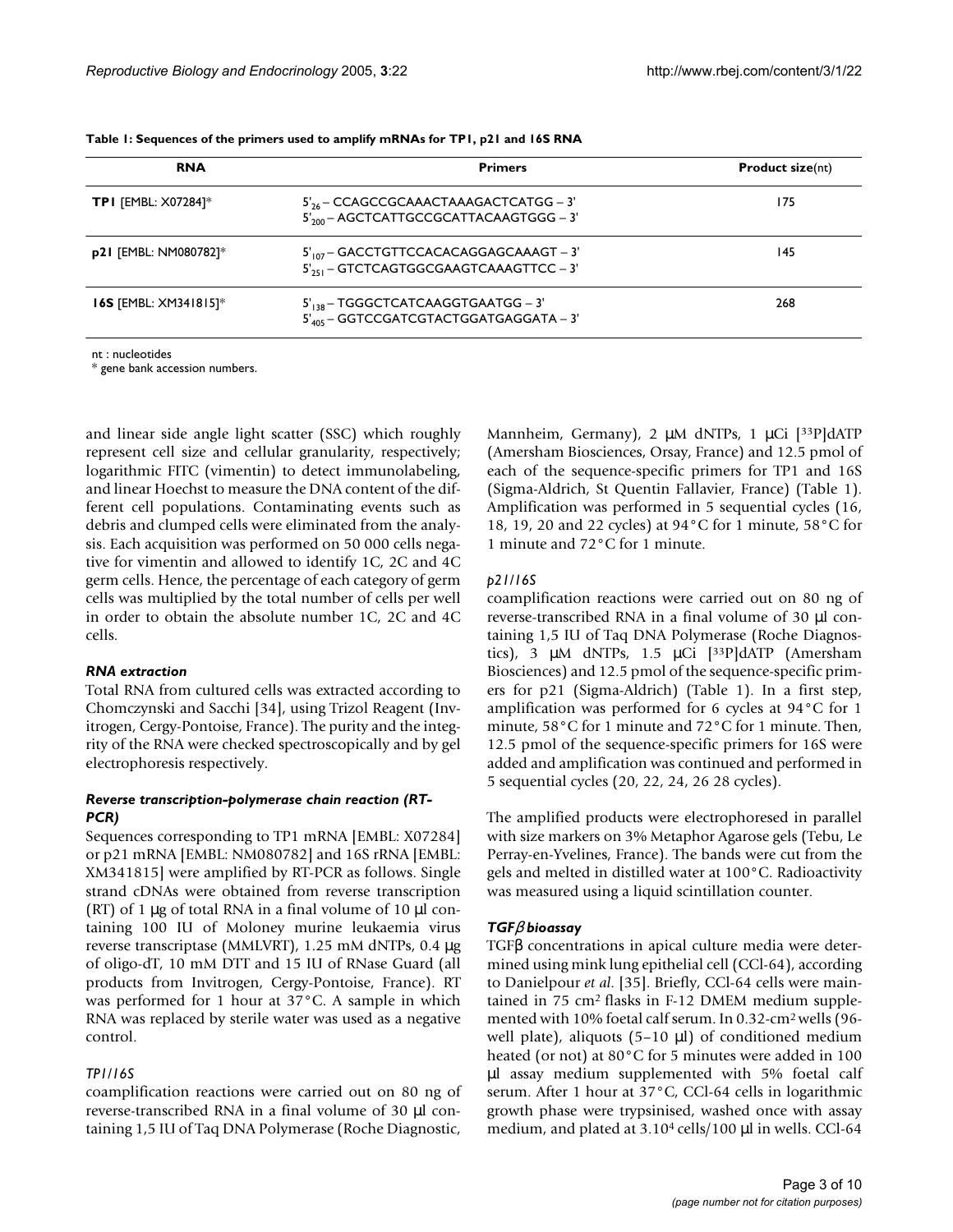cells were cultured overnight, followed by pulse labelling with [3H]thymidine (40–60 Ci/mmol; Amersham Biosciences, Orsay, France) at a final concentration of  $1 \mu\text{Ci}/$ ml for 4 hours at 37°C. The cells were fixed three times with 250 µl methanol-acetic acid (3:1, vol/vol) and were washed twice with 80% methanol. <sup>3</sup>H-labeled DNA was extracted by 250 µl 0.4% deoxycholate 0.5 N NaOH. Radioactivity was measured by a liquid scintillation counter. In some cases TGFβ bioactivity of culture media was determined in the presence of a TGF $\beta$ 1/2/3 blocking antibody (clone 1D11, R&D Systems, Lille, France).

#### *Immunocytochemical studies on cultured cells*

At selected days of culture, cells were fixed directly in the well with Bouin's fixative for 20 minutes at room temperature.

# *1-Immunocytochemical reaction against phosphorylated Histone H3 (pH3)*

After washing with PBS, fixed cells were permeabilized with 0.03% TritonX-100 in PBS for 30 minutes. The immunocytochemical reaction was performed with the Dako LSAB kit (Dako SA, Trappes, France) as follows. Cells were incubated with 3%  $H_2O_2$  for 5 minutes, rinsed with PBS, then incubated with a monoclonal mouse antipH3 antibody (Upstate Biotechnology, Euromedex, Mundolsheim, France) at 1:200 dilution in Dako's antibody diluent for 3 hours at room temperature. After three washes with PBS, the staining reaction was performed using the avidin-biotin-peroxydase complex and amino-3-ethyl-9-carbazole (AEC) as a chromogen.

#### *2-BrdU immunochemical reaction*

The same protocol as described above was performed, but denaturation of DNA was required before the immunoreaction. Cells were incubated for 5 minutes with NaOH 0,07N diluted in alcohol:water (v:v) and then dipped in PBS for 10 minutes. Cells were incubated with a monoclonal mouse anti-bromodeoxyuridine antibody (Dako SA, Trappes, France) diluted 1:100 overnight at 4°C. After three washes with PBS, the staining reaction was performed using avidin-biotin-peroxidase complex and AEC as a chromogen.

The membrane of the insert was cut off and mounted in Dako aqueous mounting medium.

The morphologic identification and counting of the different types of germ cells was performed as previously described [32].

#### *Statistical analysis*

ANOVA was used to compare between data from more than two groups. Paired Student's t test was used to assess

statistical differences between control and TGFβ1-treated cells.

### **Results**

# *Effects of TGF*β*1 on the number and viability of total germ cells and somatic cells*

When about 3.10<sup>5</sup> purified PS were cocultured with about 3.10<sup>5</sup> Sertoli cells, both the number of total cells (somatic cells plus germ cells) and their viability decreased slightly during the culture period, as expected [24]. For both parameters, the decreases were similar in control and TGFβ1-treated cultures. On day 7, the percentages of cells, compared with day 1, were  $79 \pm 8$  and  $79 \pm 10\%$  (m  $\pm$ SEM,  $n = 7$ ) for controls and treated cells; the viabilities were  $71 \pm 4$  and  $69 \pm 3$ %, respectively. Every day they were studied, the percentages of germinal cells and of somatic cells were similar in control and TGFβ1-treated cultures but the percentage of germ cells decreased during the culture, whereas that of somatic cells increased 1.3 fold (data not shown). This indicates that germinal cells were lost at a similar rate irrespective the culture conditions, whereas the number of somatic cells remained constant during the culture period.

# *Effects of TGF*β*1 on the number of germ cells of different ploidy and on the amount of TP1 mRNA*

The number of seeded PS (4C cells) decreased 2.5 fold between day 1 and day 7 in control and TGFβ1-treated cultures (both  $p < 0.01$ ) and no difference was observed between these two conditions on any studied day (Fig. 1). Under our culture conditions, some of the PS differentiated into RS (1C cells) [24,31,32]. However, when TGFβ1 was added to the culture medium, the number of *in vitro* formed RS was significantly lower on days 5 and 7 than in control cultures ( $p < 0.01$  and  $p < 0.05$  respectively). By contrast, no significant difference was ever observed in the population composed of secondary spermatocytes and of doublets of RS (2C cells) (Fig. 1). In addition, the amount of TP1 mRNAs (specific to the haploid state), assessed by the TP1/16S ratio on day 14, of TGFβ1-treated cultures was lower than that of controls  $(p < 0.05)$  (Fig. 2).

# *Effects of TGF*β*1 on the survival of RS cultured with Sertoli cells*

Taken together, these results suggest that TGFβ1 inhibited the differentiation of PS into RS and/or affected the survival of RS. Therefore, in the next series of experiments, purified RS were cocultured with Sertoli cells for 5 days either in the absence or presence of TGFβ1 and the number of RS was determined daily between days 2 and 5. As expected [24,32], there was a steady decrease in the number of RS during the culture period. The regression line fitting the number of remaining RS on each day allowed the calculation of the half-life of RS which was identical in the absence or presence of TGFβ1 (Table 2).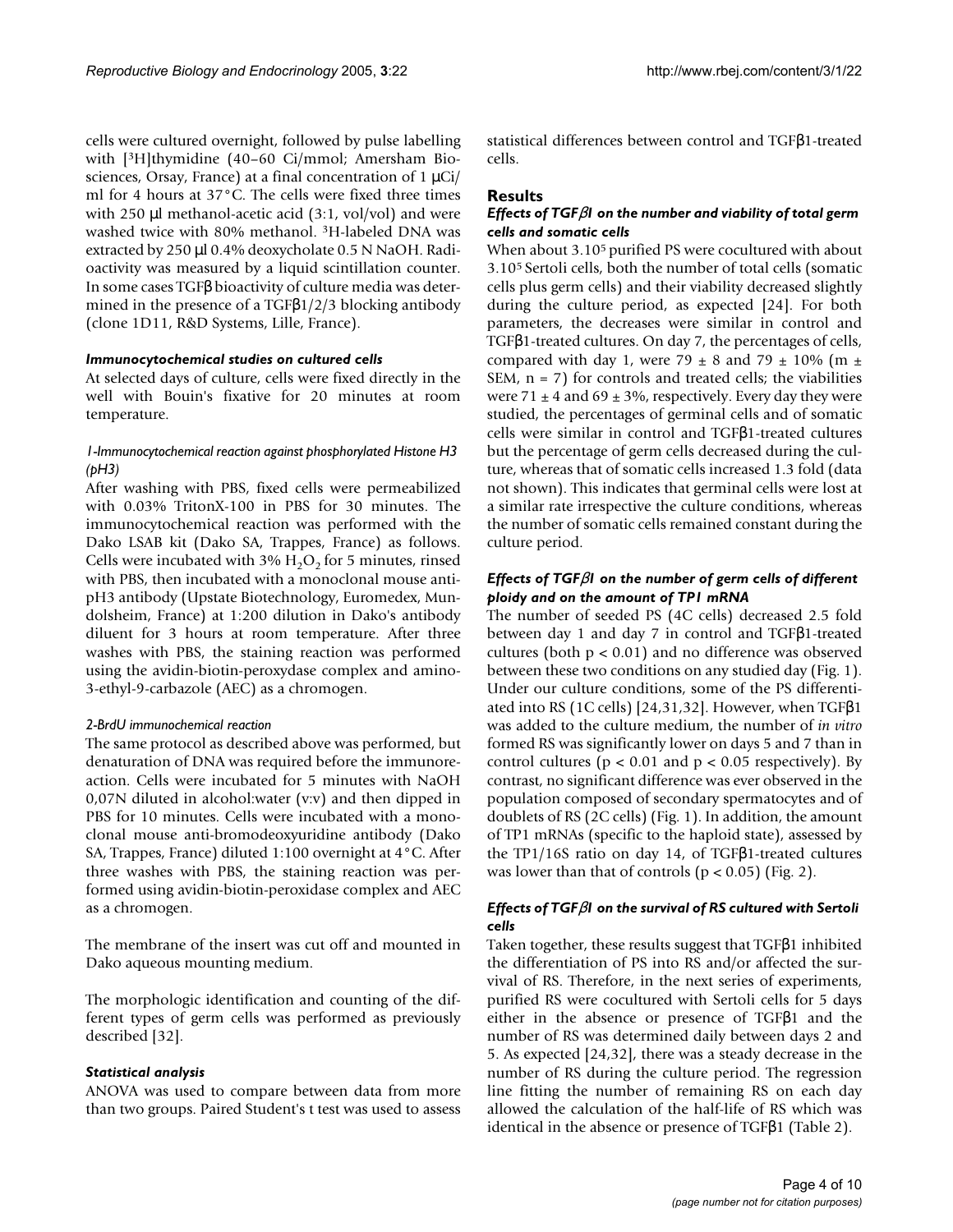

# Figure I

Changes in the number of germ cells of different ploidy in cocultures of Sertoli cells and PS (4C cells) maintained in the absence (control) or presence of 10 ng/ml TGFβ1 (TGFβ1). Results are the mean  $\pm$  SEM of seven experiments. \*\*  $p \le$ 0.01 vs control;  $*$   $p$  < 0.05 vs control.

# *Effects of TGF*β*1 on the number of BrdU-labeled meiotic germ cells and the number of meiotic metaphases*

Hence, the above results indicate that most likely, TGFβ1 was able to inhibit, at least partly, some step(s) in the dif-

**Control** 1,00  $\blacksquare$  TGF $\beta$ 1 0,90 ratio of TP1 mRNA/16S RNA **ratio of TP1 mRNA/16S RNA** \*0,80 0,70 0,60 0,50 0,40 0,30 0,20 0,10 0,00

# Figure 2

Effect of TGFβ1 on the TP1 mRNA/16S rRNA ratio on day 14 of cocultures of Sertoli cells and PS. PS were cocultured with Sertoli cells for 14 days either in the absence (control) or presence of 10 ng/ml TGFβ1. On day 14 of coculture, total RNA was extracted and TP1 mRNA and 16S rRNA were coamplified by RT-PCR, as described in the Materials and Methods section, and their ratio were calculated. Each point is the mean  $\pm$  SEM of four experiments.  $*$  p < 0.05 vs control.

**Table 2: Half-lives of RS cocultured with Sertoli cells in the absence or presence of TGF**β**1**

| <b>Treatment</b> | Half-life (days) |  |  |  |
|------------------|------------------|--|--|--|
| Control          | $1.9 \pm 0.2$    |  |  |  |
| $TGF\beta I$     | $1.9 \pm 0.2$    |  |  |  |

Elutriated RS were cocultured with Sertoli cells for 5 days in the absence (control) or presence of 10 ng/ml TGFβ1 and the number of remaining RS was assessed by flow cytometry daily between day 2 and day 5 allowing the determination of their half-life in culture. Each value is the mean ± SEM of three different experiments.

ferentiating pathway of PS into RS. In an attempt to identify this step, in the next experiments, BrdU-labeled PS/ diplotene spermatocytes of stages VII-XIII were cocultured with Sertoli cells in the absence or presence of TGFβ1 ; then, the number of BrdU-labeled PS, BrdU-labeled secondary spermatocytes (SII) and that of BrdU-labeled RS were assessed by microscopic examination. The data presented in Table 3 show that TGFβ1 treatment modified

#### Page 5 of 10 *(page number not for citation purposes)*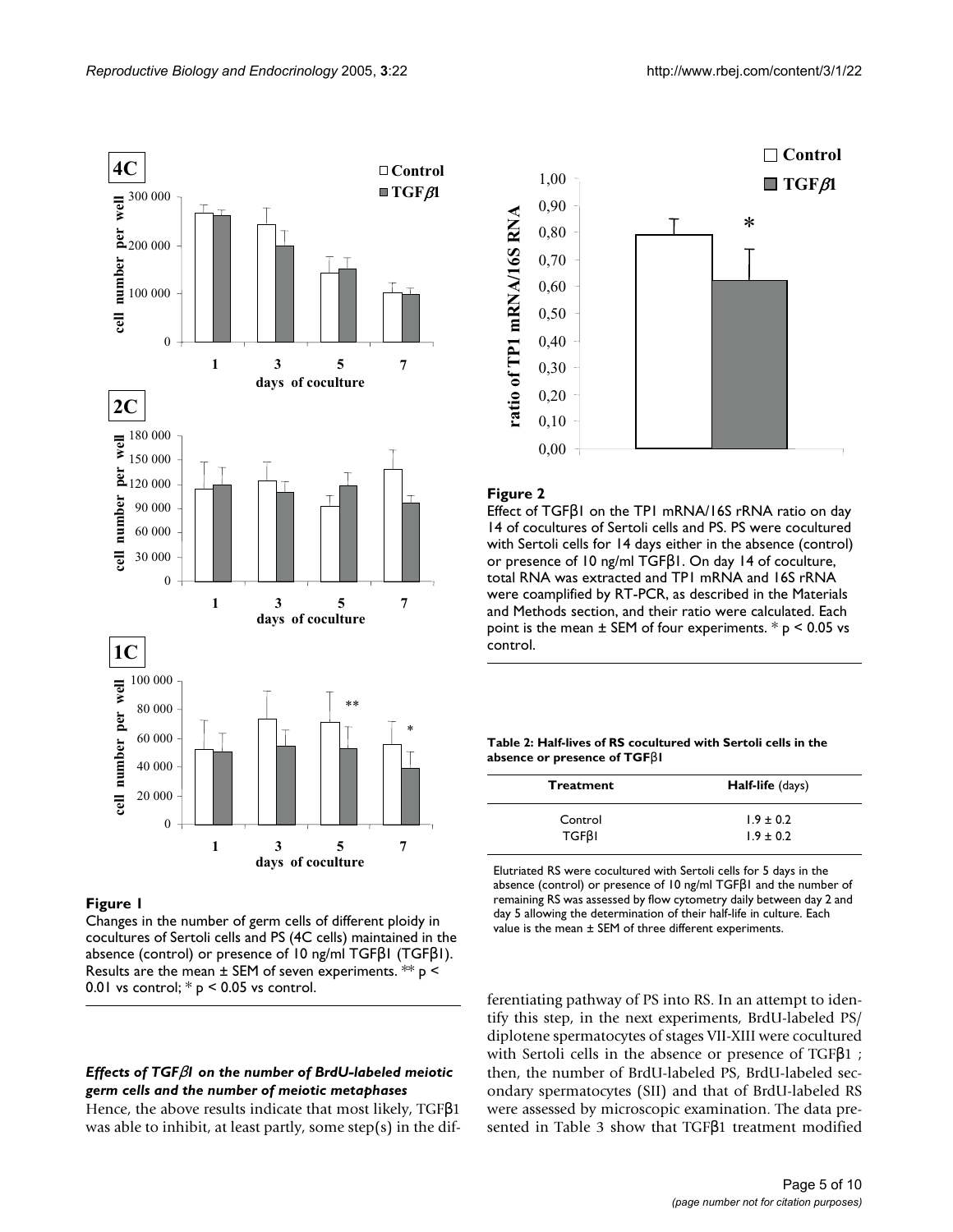|                          | Number of PS/mm |  | Number of SII/mm                                                                                                                                                                                                            |                         | Number of RS/mm |  |  | Number of metaphases |               |  |     |  |
|--------------------------|-----------------|--|-----------------------------------------------------------------------------------------------------------------------------------------------------------------------------------------------------------------------------|-------------------------|-----------------|--|--|----------------------|---------------|--|-----|--|
| Days of culture          | $\sim$          |  |                                                                                                                                                                                                                             | <b>Service Contract</b> |                 |  |  | $\sim$ $\sim$        |               |  |     |  |
| $1(n = 3)$<br>$3(n = 7)$ |                 |  | $67.6 \pm 14.5$ NS $63.9 \pm 17.4$ $1.3 \pm 0.3$ NS $1.7 \pm 0.3$ 0.1 $\pm$ 0.1 NS<br>$42.7 \pm 5.1$ NS $33.4 \pm 6.1$ $4.1 \pm 0.8$ NS $3.8 \pm 0.9$ $5.7 \pm 1.3$ $p < 0.05$ $4.2 \pm 1.3$ $1.3 \pm 0.2$ NS $1.8 \pm 0.3$ |                         |                 |  |  |                      | $0.1 \pm 0.1$ |  | NS. |  |

**Table 3: Numbers of BrdU-labeled PS, of BrdU-labeled secondary spermatocytes (SII) and BrdU-labeled RS on day 1 and day 3 of coculture of BrdU-labeled PS/diplotene spermatocytes of stages VII-XIII and Sertoli cells in the absence or presence of TGF**β**1**

BrdU-labeled PS/diplotene spermatocytes were cocultured for 3 days in the absence (-) or presence (+) of 10 ng/ml TGFβ1. On days 1 and 3, the numbers of BrdU-labeled PS, BrdU-labeled SII, BrdU-labeled RS and BrdU-labeled metaphases were determined by microscopic examination of the culture wells and expressed as the number of each cell type per mm of well and on the width of the microscope field (objective × 100). About 500 BrdU-labeled cells were counted in each condition and in each experiment.

Each value is the mean ± SEM ; n : number of experiments.

NS : not significant.

**Table 4: Numbers of metaphase I and metaphase II on different days of coculture of PS and Sertoli cellsin the absence or presence of TGF**β**1**

|                      |                 | Number of metaphases I/mm |                 | Number of metaphases II/mm |           |               |  |
|----------------------|-----------------|---------------------------|-----------------|----------------------------|-----------|---------------|--|
| Days of<br>coculture | Control         |                           | <b>TGFBI</b>    | Control                    |           | $TGF\beta I$  |  |
|                      | $0.09 \pm 0.02$ | NT                        | $0.03 \pm 0.01$ | $1.8 \pm 0.3$              | <b>NS</b> | $1.8 \pm 0.3$ |  |
|                      | $0.15 \pm 0.04$ | NT                        | $0.05 \pm 0.03$ | $2.3 \pm 0.3$              | p < 0.01  | $3.1 \pm 0.4$ |  |
|                      | $0.04 \pm 0.02$ | NT                        | $0.03 \pm 0.01$ | $0.7 \pm 0.1$              | p < 0.05  | $0.9 \pm 0.2$ |  |

PS were cocultured for 5 days in the absence (control) or presence of 10 ng/ml TGFβ1. On days 1, 3 and 5, the numbers of metaphase I and of metaphase II were determined by microscopic examination of the culture wells and expressed as the number of each type per mm of well and on the width of the microscope field (objective × 100). 400 to 1700 metaphase II were counted in each condition, whereas the number of metaphase I which could be counted ranged between 15 and 75 precluding meaningful statistical analysis.

Each value is the mean  $\pm$  SEM of 5 different experiments.

NS : not significant ; NT : not tested.

neither the number of PS nor the number of SII on any studied day, but decreased the number of RS on day 3 of culture. In addition, the number of metaphases seemed to increase a little on day 3 in the presence of TGFβ1.

Therefore in the next experiments, cultured cells were stained with a Ser 10 phosphorylated histone H3 antibody in order to label cells in the division phase [36,37] and the numbers of metaphase I and metaphase II were recorded at the level of the whole germ cell population, not only BrdU-labelled cells (Fig. 3 and Table 4). Very few meiotic metaphase I cells were ever observed both in control and in TGFβ1-treated cultures precluding meaningful statistical analysis. By contrast, higher numbers of metaphases II were present on any studied day. Furthermore, the number of metaphase II was significantly enhanced over control by TGFβ1 on days 3 and 5 of the experiment ( $p < 001$  and  $p < 0.05$  respectively).

### *Effects of TGF*β*1 on the expression of p21 mRNA*

In an attempt to explore the mechanism of this inhibitory effect of TGFβ1 on the cell cycle of the meiotic cells, in the following experiments the amount of mRNA encoding for the cyclin-dependent kinase inhibitor p21waf1/cip1 was assessed on days 1, 2, and 3 of cocultures performed in the absence or presence of TGFβ1. The p21/16S ratio was similar in control and TGFβ1-treated cultures on any tested day (data not shown).

# *Changes in the concentration of TGF*β *bioactivity during coculture of PS with Sertoli cells*

Secretion of TGFβ1 by Sertoli cell-germ cell cocultures has been demonstrated by western blotting [38]. Therefore in the following experiments we studied whether a TGFβlike bioactivity was released under our culture conditions. No TGFβ-like bioactivity could be detected in the media of the apical compartments of the culture chambers prior heat-treatment (data not shown). By contrast significant amounts were observed following heat activation; the concentration increased almost linearly with the time of culture from  $0.8 \pm 0.1$  on day 3, up to  $4.0 \pm 0.2$  ng/ml on day 15 ( $m \pm$  SEM,  $n = 3$ ). This bioactivity was completely blocked by a TGFβ neutralizing antibody directed against TGFβ1,2,3 (data not shown).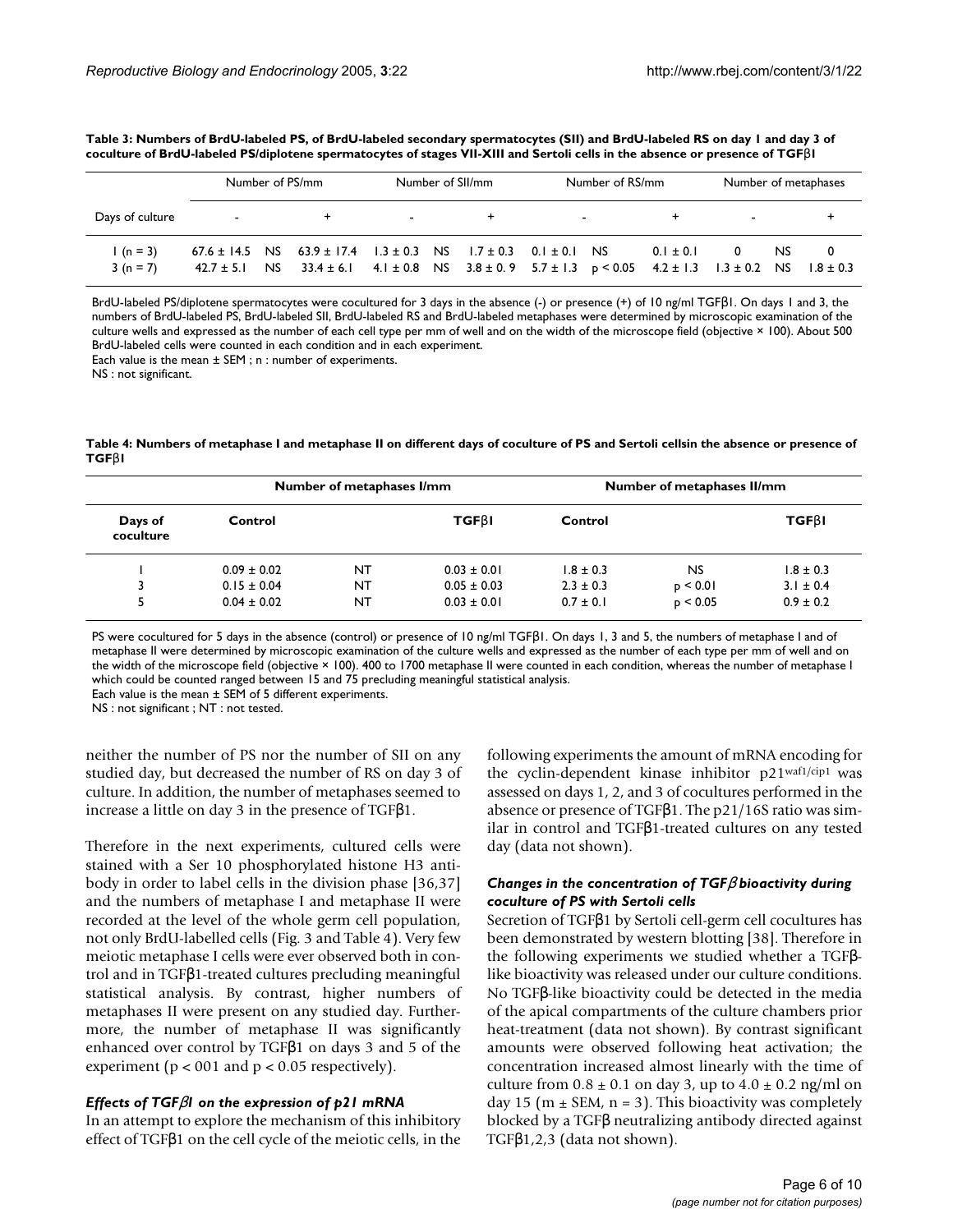

Staining of metaphase I (left) and metaphase II (right) by a Ser 10 phosphorylated histone H3 Sertoli cells (day one of co **Figure 3** culture; bars represent 10 µm) antibody in cocultures of PS and Staining of metaphase I (left) and metaphase II (right) by a Ser 10 phosphorylated histone  $H_3$  antibody in cocultures of PS and Sertoli cells (day one of coculture; bars represent 10  $\mu$ m).

# **Discussion**

To our knowledge, there has been no previous study on the effect of TGFβ on the meiotic differentiation of male germ cells. Yet it has been shown that germ cells synthesize TGFβ and are targets for the peptide (see [39] for review). However, TGFβ-null mice die in pre-or neonatal stages, making it virtually impossible to investigate the significance of TGFβ in the late stages of spermatogenesis [17-23]; hence we have studied the effect of TGFβ on meiotic differentiation of spermatogenic cells by using a system of culture of rat PS previously established in our laboratory [24,31,32]. No effect of TGFβ1 was observed on the number of remaining PS or Sertoli cells on any day under our culture conditions. Likewise TGFβ1 did not modify the half-life of seeded RS. Hence, it seems reasonable to conclude that the lower number of RS observed in TGFβ1-treated wells was due to an inhibitory effect of this factor on the transformation of PS into RS. This assumption appears substantiated by the lower content in TP1 mRNAs (specific to the haploid state) of TGFβ1-treated cultures of 14 days. Screening of TP1 mRNA content was performed on day 14 for two reasons : i) the total number of RS in TGFβ1-treated cultures was significantly lower than in controls only from day 5 onward (Fig. 1). ii) We showed previously that expression of TP1 appears to be important only from steps 5–6 of spermiogenesis, that is, 4–5 days after completion of meiosis [40]. However, the possibility that TGFβ1 might decrease the transcription of TP1 and/or the half-life of its mRNA cannot be excluded.

An effect of TGFβ1 was observed only beyond one day of culture, which is the time necessary to the more advanced elutriated spermatocytes (stage XIII) to differentiate into secondary spermatocytes under our culture conditions [31], and affected the 1C-cell population but not the 2Ccell population. Moreover, cytological monitoring of the fate of BrdU-labeled PS showed that the numbers of SII were similar in the absence or presence of TGFβ1, whereas the number of BrdU-labeled metaphase seemed enhanced by this factor. This latter point was confirmed, at the level of the whole germ cell population, by use of a Ser 10 phosphorylated histone H3 antibody which allowed us to show that the number of second metaphases was enhanced in the presence of TGFβ1. Taken together, these results suggest that TGFβ1 did not change greatly, if any, the yield of the first meiotic division, but likely enhanced a bottleneck resulting in an increase in the number of metaphase II.

Progression of cells through the cell cycle requires assembly and activation of cyclin-CDK complexes [41]. CDK activity can be regulated by changes in cyclin or CDK levels, by post-translational modifications of the CDK subunit and by formation of a complex with a set of proteins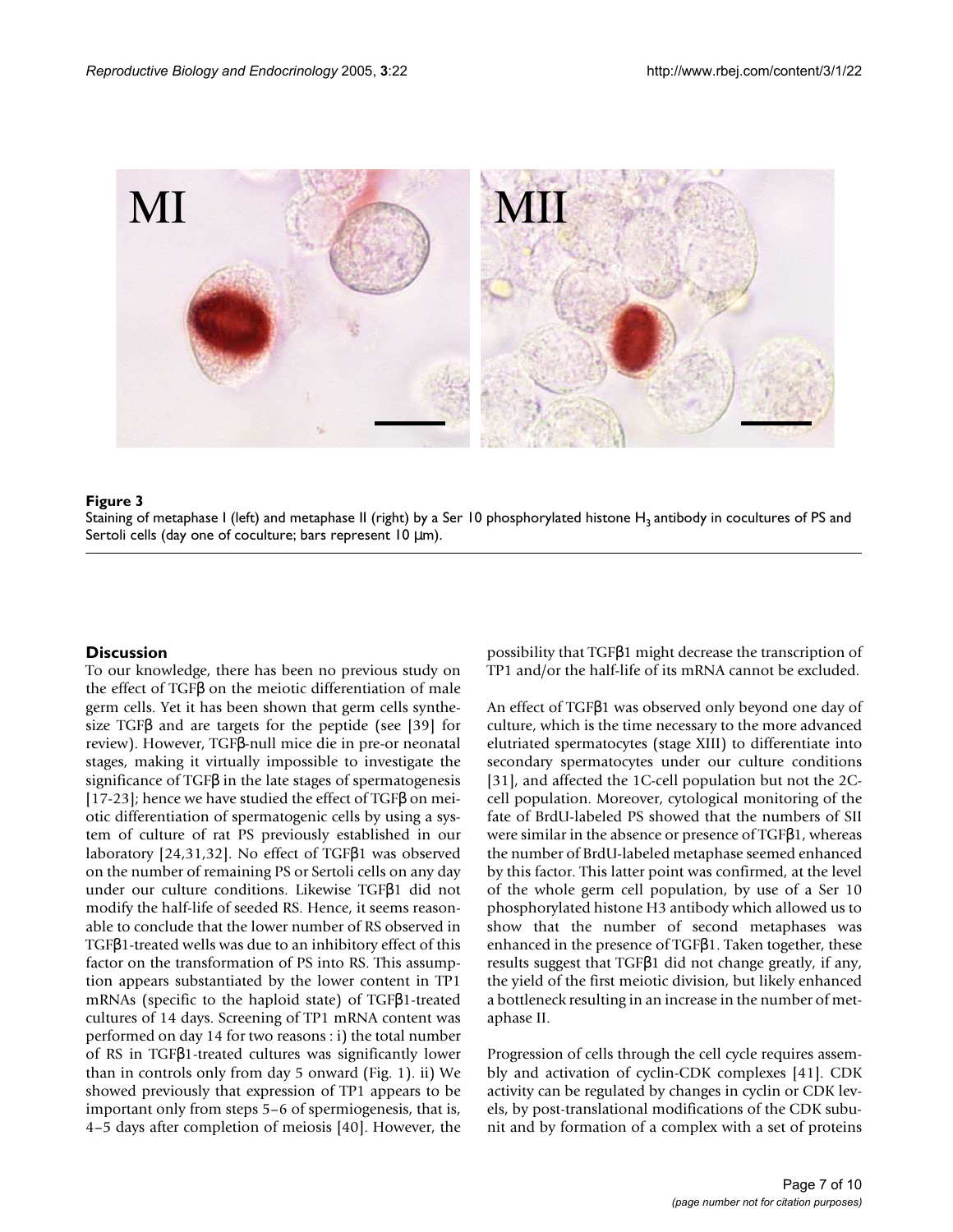called CKI [42]. P21waf1/cip1 belongs to the CKI family and binds to CDK2-cyclin A/E complexes [43] which are active during the G1 phase, S phase and/or the G2/M transition. Moreover, CDK2 and cyclin A1 appear essential for meiosis [44-46]. Several studies have shown that TGFβ1 induces p21waf1/cip1 expression [47,48]. In the testis, Beumer *et al*. [49] have suggested that p21waf1/cip1 could be important during the meiotic phase of spermatocytes as it is present in PS of stage V up to step 5 RS. As the work stands, we did not observe an increase in the amount of p21waf1/cip1 mRNA in TGFβ1-treated cultures. However, additional mechanisms appear able to mediate the cell cycle arrest caused by TGFβ [43,50-52].

*In vivo*, TGFβ1 is present mainly in spermatocytes and RS [13,53] and rat testicular germ cells and Sertoli cells release different types of bioactive TGFβs *in vitro* ( [12,38,53] and present results].

Immunohistochemistry studies have localized both type I (TβRI) and type II (TβRII) transducing receptors for TGFβ to the seminiferous epithelium in the rat testis [12,15,16]. Moreover, Smad2 and Smad3 that mediate intracellular signaling of the TGFβ superfamily from the cell surface to the nucleus are present in meiotic cells [54,55] and TGFβ can regulate gene expression in these cells [56]. The amounts of TGFβ-like bioactivity measured in our culture media fit quite well with those reported in cell culture supernatants of different testicular cell types by Haagmans *et al*. [53]. Moreover, these concentrations are quite in the range of the TGFβ concentrations required to regulate Cyp19 gene expression in isolated rat PS and RS [56] or to perturb the inter-Sertoli tight junction permeability barrier *in vitro* [57]. Furthermore, the work of Haagmans *et al*. [53] indicates that latent TGFβ released by primary cultures of germ cells and Sertoli cells can be converted into a bioactive form in the culture medium. Taken together, these results strongly suggest that TGFβ can be involved in an auto/paracrine pathway of regulation of the meiotic differentiation of rat spermatocytes. In experiments not reported here, we tried to inhibit the meiotic action of "endogenous" TGFβ with the anti-TGFβ antibody we used in the above bioassay ; however, the acid wash required to remove the antibody before counting the germ cells by either method precluded accurate analyses.

It might be argued that the effects of TGFβ1 observed in the present study are relatively minor. However, it must be underlined that their amplitude is quite similar to the effects of TGFβ on [<sup>3</sup>H]thymidine incorporation by rat seminiferous tubule segments [58] or on the reduction of the number of rat gonocytes [59]. Moreover, it must be emphasized that the rather high standard errors of means, both in control and TGFβ1-treated cultures, were much more due to variations between the different experiments,

as occurs often *in* vitro, than to variations of the effect of TGFβ1 treatments. Indeed, for instance, of the seven experiments reported in Fig. 1 or in Table 3 (day 3), six or seven exhibited a lower number of RS in TGFβ1-treated wells vs controls. Therefore it is not surprising that statistical analysis resulted in significant differences. In addition, it is clear that synergism and/or redundancy between local regulatory factors are a characteristic of the spermatogenic process ([2,32] and unpublished results). Hence it is not unexpected that many regulatory molecules, produced within the testis, may have somewhat limited effect when tested in the presence of the other factors regulating, in the same sense, the same step of spermatogenesis. As for the effects of TGFβ1 observed in the present work, two points should be emphasized: i)it is most likely that the amplitude of the effects of exogenous (added) TGFβ1 were limited by the TGFβ produced by our germ cell-Sertoli cell cocultures (see above); ii) in other studies not reported here, we observed that NGF, which is produced by PS and RS both *in vivo* [60, 61] and under our culture conditions (M.H. Perrard, unpublished results) is also able to negatively regulate the meiotic divisions of rat PS. Thus, it is very likely, that the presence of endogenous NGF also limited the effects of TGFβ1 observed in the present studies. Indeed, such a synergism/redundancy appears to be a major problem when exploring the local regulations of spermatogenesis which makes the knowledge of this topic far from being complete. Additional studies are now required to understand the mechanism of this action of TGFβ1 and why it is likely to be on the second meiotic division.

# **Conclusion**

These *in vitro* results, together with previous studies showing the presence of TGFβ and its receptors in both the germ cells and the somatic cells of the male gonad, suggest strongly that TGFβ1 participates in an auto/paracrine pathway of regulation of the meiotic differentiation of rat spermatocytes.

# **Authors' contributions**

AD participated in the design of the study, performed cultures and immunocytochemical and flow cytometry analyses and carried out PCR experiments. MHP participated in the design of the study, in the cultures and performed immunocytochemical studies. MV participated in the design of the study, in the cultures and in the PCR experiments, and performed TGFβ bioassays. OS carried out flow cytometry analyses. PD designed and coordinated the experiments, participated in the cultures, performed statistical analyses and drafted the manuscript. All authors read and approved the manuscript.

# **Acknowledgements**

This work was supported by Institut National de la Santé et de la Recherche Médicale, Institut National de la Recherche Agronomique and Université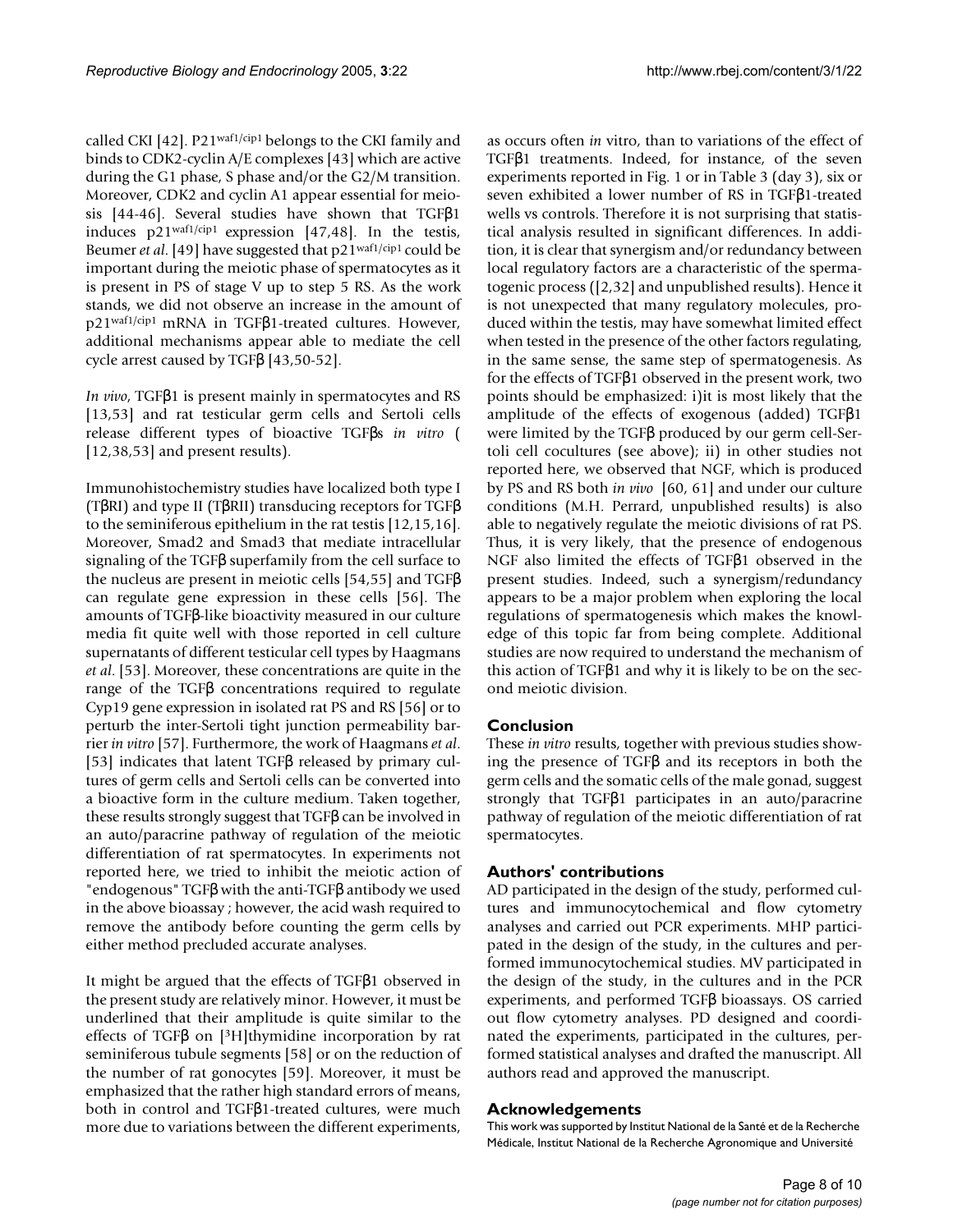Claude-Bernard Lyon I. AD was supported by the Ministère de l'Education Nationale, de l'Enseignement Supérieur et de la Recherche. We thank T. O'Neill for English revision and J. Bois for excellent secretarial assistance.

#### **References**

- McLachlan RI, O'Donnell L, Meachem SJ, Stanton PG, de Kretser DM, Pratis K, Robertson DM: **[Identification of specific sites of hor](http://www.ncbi.nlm.nih.gov/entrez/query.fcgi?cmd=Retrieve&db=PubMed&dopt=Abstract&list_uids=12017541)[monal regulation in spermatogenesis in rats, monkeys, and](http://www.ncbi.nlm.nih.gov/entrez/query.fcgi?cmd=Retrieve&db=PubMed&dopt=Abstract&list_uids=12017541) [man.](http://www.ncbi.nlm.nih.gov/entrez/query.fcgi?cmd=Retrieve&db=PubMed&dopt=Abstract&list_uids=12017541)** *Recent Prog Horm Res* 2002, **57:**149-179.
- Mauduit C, Benahmed M: Growth factor in the testis : develop**ment and function.** In *Research in Male Gametes : Production and Quality* Edited by: Hamamah S and Mieusset R. Paris, INSERM; 1996:3-45.
- 3. Parvinen M, Ventela S: **Local regulation of spermatogenesis: a living cell approach.** *Hum Fertil* 1999, **2:**138-142.
- 4. Kumar TR, Wang Y, Lu N, Matzuk MM: **[Follicle stimulating hor](http://www.ncbi.nlm.nih.gov/entrez/query.fcgi?cmd=Retrieve&db=PubMed&dopt=Abstract&list_uids=9020850)[mone is required for ovarian follicle maturation but not](http://www.ncbi.nlm.nih.gov/entrez/query.fcgi?cmd=Retrieve&db=PubMed&dopt=Abstract&list_uids=9020850) [male fertility.](http://www.ncbi.nlm.nih.gov/entrez/query.fcgi?cmd=Retrieve&db=PubMed&dopt=Abstract&list_uids=9020850)** *Nat Genet* 1997, **15:**201-204.
- 5. Dierich A, Sairam MR, Monaco L, Fimia GM, Gansmuller A, LeMeur M, Sassone-Corsi P: **[Impairing follicle-stimulating hormone](http://www.ncbi.nlm.nih.gov/entrez/query.fcgi?cmd=Retrieve&db=PubMed&dopt=Abstract&list_uids=9811848) [\(FSH\) signaling in vivo: targeted disruption of the FSH](http://www.ncbi.nlm.nih.gov/entrez/query.fcgi?cmd=Retrieve&db=PubMed&dopt=Abstract&list_uids=9811848) receptor leads to aberrant gametogenesis and hormonal [imbalance.](http://www.ncbi.nlm.nih.gov/entrez/query.fcgi?cmd=Retrieve&db=PubMed&dopt=Abstract&list_uids=9811848)** *Proc Natl Acad Sci U S A* 1998, **95:**13612-13617.
- 6. Abel MH, Wootton AN, Wilkins V, Huhtaniemi I, Knight PG, Charlton HM: **[The effect of a null mutation in the follicle-stimulat](http://www.ncbi.nlm.nih.gov/entrez/query.fcgi?cmd=Retrieve&db=PubMed&dopt=Abstract&list_uids=10803590)[ing hormone receptor gene on mouse reproduction.](http://www.ncbi.nlm.nih.gov/entrez/query.fcgi?cmd=Retrieve&db=PubMed&dopt=Abstract&list_uids=10803590)** *Endocrinology* 2000, **141:**1795-1803.
- Yeh S, Tsai MY, Xu Q, Mu XM, Lardy H, Huang KE, Lin H, Yeh SD, Altuwaijri S, Zhou X, Xing L, Boyce BF, Hung MC, Zhang S, Gan L, Chang C: **[Generation and characterization of androgen](http://www.ncbi.nlm.nih.gov/entrez/query.fcgi?cmd=Retrieve&db=PubMed&dopt=Abstract&list_uids=12370412) [receptor knockout \(ARKO\) mice: an in vivo model for the](http://www.ncbi.nlm.nih.gov/entrez/query.fcgi?cmd=Retrieve&db=PubMed&dopt=Abstract&list_uids=12370412) [study of androgen functions in selective tissues.](http://www.ncbi.nlm.nih.gov/entrez/query.fcgi?cmd=Retrieve&db=PubMed&dopt=Abstract&list_uids=12370412)** *Proc Natl Acad Sci U S A* 2002, **99:**13498-13503.
- 8. Chang C, Chen YT, Yeh SD, Xu Q, Wang RS, Guillou F, Lardy H, Yeh S: **[Infertility with defective spermatogenesis and hypotesto](http://www.ncbi.nlm.nih.gov/entrez/query.fcgi?cmd=Retrieve&db=PubMed&dopt=Abstract&list_uids=15107499)[steronemia in male mice lacking the androgen receptor in](http://www.ncbi.nlm.nih.gov/entrez/query.fcgi?cmd=Retrieve&db=PubMed&dopt=Abstract&list_uids=15107499) [Sertoli cells.](http://www.ncbi.nlm.nih.gov/entrez/query.fcgi?cmd=Retrieve&db=PubMed&dopt=Abstract&list_uids=15107499)** *Proc Natl Acad Sci U S A* 2004, **101:**6876-6881.
- De Gendt K, Swinnen JV, Saunders PT, Schoonjans L, Dewerchin M, Devos A, Tan K, Atanassova N, Claessens F, Lecureuil C, Heyns W, Carmeliet P, Guillou F, Sharpe RM, Verhoeven G: **[A Sertoli cell](http://www.ncbi.nlm.nih.gov/entrez/query.fcgi?cmd=Retrieve&db=PubMed&dopt=Abstract&list_uids=14745012)[selective knockout of the androgen receptor causes sperma](http://www.ncbi.nlm.nih.gov/entrez/query.fcgi?cmd=Retrieve&db=PubMed&dopt=Abstract&list_uids=14745012)[togenic arrest in meiosis.](http://www.ncbi.nlm.nih.gov/entrez/query.fcgi?cmd=Retrieve&db=PubMed&dopt=Abstract&list_uids=14745012)** *Proc Natl Acad Sci U S A* 2004, **101:**1327-1332.
- 10. Holdcraft RW, Braun RE: **[Androgen receptor function is](http://www.ncbi.nlm.nih.gov/entrez/query.fcgi?cmd=Retrieve&db=PubMed&dopt=Abstract&list_uids=14701682) [required in Sertoli cells for the terminal differentiation of](http://www.ncbi.nlm.nih.gov/entrez/query.fcgi?cmd=Retrieve&db=PubMed&dopt=Abstract&list_uids=14701682) [haploid spermatids.](http://www.ncbi.nlm.nih.gov/entrez/query.fcgi?cmd=Retrieve&db=PubMed&dopt=Abstract&list_uids=14701682)** *Development* 2004, **131:**459-467.
- 11. Zhang FP, Pakarainen T, Poutanen M, Toppari J, Huhtaniemi I: **[The](http://www.ncbi.nlm.nih.gov/entrez/query.fcgi?cmd=Retrieve&db=PubMed&dopt=Abstract&list_uids=14585929) [low gonadotropin-independent constitutive production of](http://www.ncbi.nlm.nih.gov/entrez/query.fcgi?cmd=Retrieve&db=PubMed&dopt=Abstract&list_uids=14585929) testicular testosterone is sufficient to maintain [spermatogenesis.](http://www.ncbi.nlm.nih.gov/entrez/query.fcgi?cmd=Retrieve&db=PubMed&dopt=Abstract&list_uids=14585929)** *Proc Natl Acad Sci U S A* 2003, **100:**13692-13697.
- 12. Mullaney BP, Skinner MK: **[Transforming growth factor-beta](http://www.ncbi.nlm.nih.gov/entrez/query.fcgi?cmd=Retrieve&db=PubMed&dopt=Abstract&list_uids=8446109) [\(beta 1, beta 2, and beta 3\) gene expression and action dur](http://www.ncbi.nlm.nih.gov/entrez/query.fcgi?cmd=Retrieve&db=PubMed&dopt=Abstract&list_uids=8446109)ing pubertal development of the seminiferous tubule: poten[tial role at the onset of spermatogenesis.](http://www.ncbi.nlm.nih.gov/entrez/query.fcgi?cmd=Retrieve&db=PubMed&dopt=Abstract&list_uids=8446109)** *Mol Endocrinol* 1993, **7:**67-76.
- 13. Teerds KJ, Dorrington JH: **[Localization of transforming growth](http://www.ncbi.nlm.nih.gov/entrez/query.fcgi?cmd=Retrieve&db=PubMed&dopt=Abstract&list_uids=8418916) [factor beta 1 and beta 2 during testicular development in the](http://www.ncbi.nlm.nih.gov/entrez/query.fcgi?cmd=Retrieve&db=PubMed&dopt=Abstract&list_uids=8418916) [rat.](http://www.ncbi.nlm.nih.gov/entrez/query.fcgi?cmd=Retrieve&db=PubMed&dopt=Abstract&list_uids=8418916)** *Biol Reprod* 1993, **48:**40-45.
- 14. Cupp AS, Kim G, Skinner MK: **[Expression and action of trans](http://www.ncbi.nlm.nih.gov/entrez/query.fcgi?cmd=Retrieve&db=PubMed&dopt=Abstract&list_uids=10330085)[forming growth factor beta \(TGFbeta1, TGFbeta2, and](http://www.ncbi.nlm.nih.gov/entrez/query.fcgi?cmd=Retrieve&db=PubMed&dopt=Abstract&list_uids=10330085) [TGFbeta3\) during embryonic rat testis development.](http://www.ncbi.nlm.nih.gov/entrez/query.fcgi?cmd=Retrieve&db=PubMed&dopt=Abstract&list_uids=10330085)** *Biol Reprod* 1999, **60:**1304-1313.
- 15. Olaso R, Pairault C, Habert R: **[Expression of type I and II recep](http://www.ncbi.nlm.nih.gov/entrez/query.fcgi?cmd=Retrieve&db=PubMed&dopt=Abstract&list_uids=9860260)[tors for transforming growth factor beta in the adult rat](http://www.ncbi.nlm.nih.gov/entrez/query.fcgi?cmd=Retrieve&db=PubMed&dopt=Abstract&list_uids=9860260) [testis.](http://www.ncbi.nlm.nih.gov/entrez/query.fcgi?cmd=Retrieve&db=PubMed&dopt=Abstract&list_uids=9860260)** *Histochem Cell Biol* 1998, **110:**613-618.
- 16. Caussanel V, Tabone E, Hendrick JC, Dacheux F, Benahmed M: **[Cel](http://www.ncbi.nlm.nih.gov/entrez/query.fcgi?cmd=Retrieve&db=PubMed&dopt=Abstract&list_uids=9116134)[lular distribution of transforming growth factor betas 1, 2,](http://www.ncbi.nlm.nih.gov/entrez/query.fcgi?cmd=Retrieve&db=PubMed&dopt=Abstract&list_uids=9116134) and 3 and their types I and II receptors during postnatal [development and spermatogenesis in the boar testis.](http://www.ncbi.nlm.nih.gov/entrez/query.fcgi?cmd=Retrieve&db=PubMed&dopt=Abstract&list_uids=9116134)** *Biol Reprod* 1997, **56:**357-367.
- 17. Shull MM, Ormsby I, Kier AB, Pawlowski S, Diebold RJ, Yin M, Allen R, Sidman C, Proetzel G, Calvin D, Annunziata N, Doetschman T: **[Targeted disruption of the mouse transforming growth fac](http://www.ncbi.nlm.nih.gov/entrez/query.fcgi?cmd=Retrieve&db=PubMed&dopt=Abstract&list_uids=1436033)tor-beta 1 gene results in multifocal inflammatory disease.** *Nature* 1992, **359:**693-699.
- 18. Kulkarni AB, Huh CG, Becker D, Geiser A, Lyght M, Flanders KC, Roberts AB, Sporn MB, Ward JM, Karlsson S: **[Transforming](http://www.ncbi.nlm.nih.gov/entrez/query.fcgi?cmd=Retrieve&db=PubMed&dopt=Abstract&list_uids=8421714) [growth factor beta 1 null mutation in mice causes excessive](http://www.ncbi.nlm.nih.gov/entrez/query.fcgi?cmd=Retrieve&db=PubMed&dopt=Abstract&list_uids=8421714) [inflammatory response and early death.](http://www.ncbi.nlm.nih.gov/entrez/query.fcgi?cmd=Retrieve&db=PubMed&dopt=Abstract&list_uids=8421714)** *Proc Natl Acad Sci U S A* 1993, **90:**770-774.
- 19. Kaartinen V, Voncken JW, Shuler C, Warburton D, Bu D, Heisterkamp N, Groffen J: **[Abnormal lung development and](http://www.ncbi.nlm.nih.gov/entrez/query.fcgi?cmd=Retrieve&db=PubMed&dopt=Abstract&list_uids=7493022) [cleft palate in mice lacking TGF-beta 3 indicates defects of](http://www.ncbi.nlm.nih.gov/entrez/query.fcgi?cmd=Retrieve&db=PubMed&dopt=Abstract&list_uids=7493022)**  $e$ pithelial-mesenchymal **11:**415-421.
- 20. Sanford LP, Ormsby I, Gittenberger-de Groot AC, Sariola H, Friedman R, Boivin GP, Cardell EL, Doetschman T: **[TGFbeta2 knockout](http://www.ncbi.nlm.nih.gov/entrez/query.fcgi?cmd=Retrieve&db=PubMed&dopt=Abstract&list_uids=9217007) mice have multiple developmental defects that are non[overlapping with other TGFbeta knockout phenotypes.](http://www.ncbi.nlm.nih.gov/entrez/query.fcgi?cmd=Retrieve&db=PubMed&dopt=Abstract&list_uids=9217007)** *Development* 1997, **124:**2659-2670.
- 21. Oshima M, Oshima H, Taketo MM: **[TGF-beta receptor type II](http://www.ncbi.nlm.nih.gov/entrez/query.fcgi?cmd=Retrieve&db=PubMed&dopt=Abstract&list_uids=8873772) [deficiency results in defects of yolk sac hematopoiesis and](http://www.ncbi.nlm.nih.gov/entrez/query.fcgi?cmd=Retrieve&db=PubMed&dopt=Abstract&list_uids=8873772) [vasculogenesis.](http://www.ncbi.nlm.nih.gov/entrez/query.fcgi?cmd=Retrieve&db=PubMed&dopt=Abstract&list_uids=8873772)** *Dev Biol* 1996, **179:**297-302.
- 22. Stenvers KL, Tursky ML, Harder KW, Kountouri N, Amatayakul-Chantler S, Grail D, Small C, Weinberg RA, Sizeland AM, Zhu HJ: **[Heart and liver defects and reduced transforming growth](http://www.ncbi.nlm.nih.gov/entrez/query.fcgi?cmd=Retrieve&db=PubMed&dopt=Abstract&list_uids=12773577) factor beta2 sensitivity in transforming growth factor beta [type III receptor-deficient embryos.](http://www.ncbi.nlm.nih.gov/entrez/query.fcgi?cmd=Retrieve&db=PubMed&dopt=Abstract&list_uids=12773577)** *Mol Cell Biol* 2003, **23:**4371-4385.
- 23. Leveen P, Larsson J, Ehinger M, Cilio CM, Sundler M, Sjostrand LJ, Holmdahl R, Karlsson S: **[Induced disruption of the transforming](http://www.ncbi.nlm.nih.gov/entrez/query.fcgi?cmd=Retrieve&db=PubMed&dopt=Abstract&list_uids=12091349) [growth factor beta type II receptor gene in mice causes a](http://www.ncbi.nlm.nih.gov/entrez/query.fcgi?cmd=Retrieve&db=PubMed&dopt=Abstract&list_uids=12091349) [lethal inflammatory disorder that is transplantable.](http://www.ncbi.nlm.nih.gov/entrez/query.fcgi?cmd=Retrieve&db=PubMed&dopt=Abstract&list_uids=12091349)** *Blood* 2002, **100:**560-568.
- 24. Weiss M, Vigier M, Hue D, Perrard-Sapori MH, Marret C, Avallet O, Durand P: **[Pre- and postmeiotic expression of male germ cell](http://www.ncbi.nlm.nih.gov/entrez/query.fcgi?cmd=Retrieve&db=PubMed&dopt=Abstract&list_uids=9209082)[specific genes throughout 2-week cocultures of rat germinal](http://www.ncbi.nlm.nih.gov/entrez/query.fcgi?cmd=Retrieve&db=PubMed&dopt=Abstract&list_uids=9209082) [and Sertoli cells.](http://www.ncbi.nlm.nih.gov/entrez/query.fcgi?cmd=Retrieve&db=PubMed&dopt=Abstract&list_uids=9209082)** *Biol Reprod* 1997, **57:**68-76.
- 25. Staub C, Hue D, Nicolle JC, Perrard-Sapori MH, Segretain D, Durand P: **[The whole meiotic process can occur in vitro in untrans](http://www.ncbi.nlm.nih.gov/entrez/query.fcgi?cmd=Retrieve&db=PubMed&dopt=Abstract&list_uids=11010813)[formed rat spermatogenic cells.](http://www.ncbi.nlm.nih.gov/entrez/query.fcgi?cmd=Retrieve&db=PubMed&dopt=Abstract&list_uids=11010813)** *Exp Cell Res* 2000, **260:**85-95.
- 26. Parvinen M, Wright WW, Phillips DM, Mather JP, Musto NA, Bardin CW: **[Spermatogenesis in vitro: completion of meiosis and](http://www.ncbi.nlm.nih.gov/entrez/query.fcgi?cmd=Retrieve&db=PubMed&dopt=Abstract&list_uids=6822207) [early spermiogenesis.](http://www.ncbi.nlm.nih.gov/entrez/query.fcgi?cmd=Retrieve&db=PubMed&dopt=Abstract&list_uids=6822207)** *Endocrinology* 1983, **112:**1150-1152.
- 27. Lee DR, Kaproth MT, Parks JE: **[In vitro production of haploid](http://www.ncbi.nlm.nih.gov/entrez/query.fcgi?cmd=Retrieve&db=PubMed&dopt=Abstract&list_uids=11514353) [germ cells from fresh or frozen-thawed testicular cells of](http://www.ncbi.nlm.nih.gov/entrez/query.fcgi?cmd=Retrieve&db=PubMed&dopt=Abstract&list_uids=11514353) [neonatal bulls.](http://www.ncbi.nlm.nih.gov/entrez/query.fcgi?cmd=Retrieve&db=PubMed&dopt=Abstract&list_uids=11514353)** *Biol Reprod* 2001, **65:**873-878.
- 28. Sousa M, Cremades N, Alves C, Silva J, Barros A: **[Developmental](http://www.ncbi.nlm.nih.gov/entrez/query.fcgi?cmd=Retrieve&db=PubMed&dopt=Abstract&list_uids=11756382) [potential of human spermatogenic cells co-cultured with](http://www.ncbi.nlm.nih.gov/entrez/query.fcgi?cmd=Retrieve&db=PubMed&dopt=Abstract&list_uids=11756382) [Sertoli cells.](http://www.ncbi.nlm.nih.gov/entrez/query.fcgi?cmd=Retrieve&db=PubMed&dopt=Abstract&list_uids=11756382)** *Hum Reprod* 2002, **17:**161-172.
- 29. Perrard MH, Hue D, Staub C, Le Vern Y, Kerboeuf D, Durand P: **[Development of the meiotic step in testes of pubertal rats:](http://www.ncbi.nlm.nih.gov/entrez/query.fcgi?cmd=Retrieve&db=PubMed&dopt=Abstract&list_uids=12658637) comparison between the in vivo situation and under in vitro [conditions.](http://www.ncbi.nlm.nih.gov/entrez/query.fcgi?cmd=Retrieve&db=PubMed&dopt=Abstract&list_uids=12658637)** *Mol Reprod Dev* 2003, **65:**86-95.
- 30. Marh J, Tres LL, Yamazaki Y, Yanagimachi R, Kierszenbaum AL: **Mouse round spermatids developed in vitro from preexisting [spermatocytes can produce normal offspring by nuclear](http://www.ncbi.nlm.nih.gov/entrez/query.fcgi?cmd=Retrieve&db=PubMed&dopt=Abstract&list_uids=12620938) [injection into in vivo-developed mature oocytes.](http://www.ncbi.nlm.nih.gov/entrez/query.fcgi?cmd=Retrieve&db=PubMed&dopt=Abstract&list_uids=12620938)** *Biol Reprod* 2003, **69:**169-176.
- 31. Godet M, Damestoy A, Mouradian S, Rudkin BB, Durand P: **[Key role](http://www.ncbi.nlm.nih.gov/entrez/query.fcgi?cmd=Retrieve&db=PubMed&dopt=Abstract&list_uids=14695906) [for cyclin-dependent kinases in the first and second meiotic](http://www.ncbi.nlm.nih.gov/entrez/query.fcgi?cmd=Retrieve&db=PubMed&dopt=Abstract&list_uids=14695906) [divisions of rat spermatocytes.](http://www.ncbi.nlm.nih.gov/entrez/query.fcgi?cmd=Retrieve&db=PubMed&dopt=Abstract&list_uids=14695906)** *Biol Reprod* 2004, **70:**1147-1152.
- 32. Vigier M, Weiss M, Perrard MH, Godet M, Durand P: **[The effects of](http://www.ncbi.nlm.nih.gov/entrez/query.fcgi?cmd=Retrieve&db=PubMed&dopt=Abstract&list_uids=15591031) FSH and of testosterone on the completion of meiosis and [the very early steps of spermiogenesis of the rat: an in vitro](http://www.ncbi.nlm.nih.gov/entrez/query.fcgi?cmd=Retrieve&db=PubMed&dopt=Abstract&list_uids=15591031) [study.](http://www.ncbi.nlm.nih.gov/entrez/query.fcgi?cmd=Retrieve&db=PubMed&dopt=Abstract&list_uids=15591031)** *J Mol Endocrinol* 2004, **33:**729-742.
- 33. Godet M, Thomas A, Rudkin BB, Durand P: **[Developmental](http://www.ncbi.nlm.nih.gov/entrez/query.fcgi?cmd=Retrieve&db=PubMed&dopt=Abstract&list_uids=11139145) [changes in cyclin B1 and cyclin-dependent kinase 1 \(CDK1\)](http://www.ncbi.nlm.nih.gov/entrez/query.fcgi?cmd=Retrieve&db=PubMed&dopt=Abstract&list_uids=11139145) levels in the different populations of spermatogenic cells of [the post-natal rat testis.](http://www.ncbi.nlm.nih.gov/entrez/query.fcgi?cmd=Retrieve&db=PubMed&dopt=Abstract&list_uids=11139145)** *Eur J Cell Biol* 2000, **79:**816-823.
- 34. Chomczynski P, Sacchi N: **[Single-step method of RNA isolation](http://www.ncbi.nlm.nih.gov/entrez/query.fcgi?cmd=Retrieve&db=PubMed&dopt=Abstract&list_uids=2440339) [by acid guanidinium thiocyanate-phenol-chloroform](http://www.ncbi.nlm.nih.gov/entrez/query.fcgi?cmd=Retrieve&db=PubMed&dopt=Abstract&list_uids=2440339) [extraction.](http://www.ncbi.nlm.nih.gov/entrez/query.fcgi?cmd=Retrieve&db=PubMed&dopt=Abstract&list_uids=2440339)** *Anal Biochem* 1987, **162:**156-159.
- 35. Danielpour D, Dart LL, Flanders KC, Roberts AB, Sporn MB: **[Immu](http://www.ncbi.nlm.nih.gov/entrez/query.fcgi?cmd=Retrieve&db=PubMed&dopt=Abstract&list_uids=2910889)nodetection and quantitation of the two forms of [transforming growth factor-beta \(TGF-beta 1 and TGF-beta](http://www.ncbi.nlm.nih.gov/entrez/query.fcgi?cmd=Retrieve&db=PubMed&dopt=Abstract&list_uids=2910889) [2\) secreted by cells in culture.](http://www.ncbi.nlm.nih.gov/entrez/query.fcgi?cmd=Retrieve&db=PubMed&dopt=Abstract&list_uids=2910889)** *J Cell Physiol* 1989, **138:**79-86.
- 36. Cobb J, Miyaike M, Kikuchi A, Handel MA: **[Meiotic events at the](http://www.ncbi.nlm.nih.gov/entrez/query.fcgi?cmd=Retrieve&db=PubMed&dopt=Abstract&list_uids=10654080) [centromeric heterochromatin: histone H3 phosphorylation,](http://www.ncbi.nlm.nih.gov/entrez/query.fcgi?cmd=Retrieve&db=PubMed&dopt=Abstract&list_uids=10654080) topoisomerase II alpha localization and chromosome [condensation.](http://www.ncbi.nlm.nih.gov/entrez/query.fcgi?cmd=Retrieve&db=PubMed&dopt=Abstract&list_uids=10654080)** *Chromosoma* 1999, **108:**412-425.